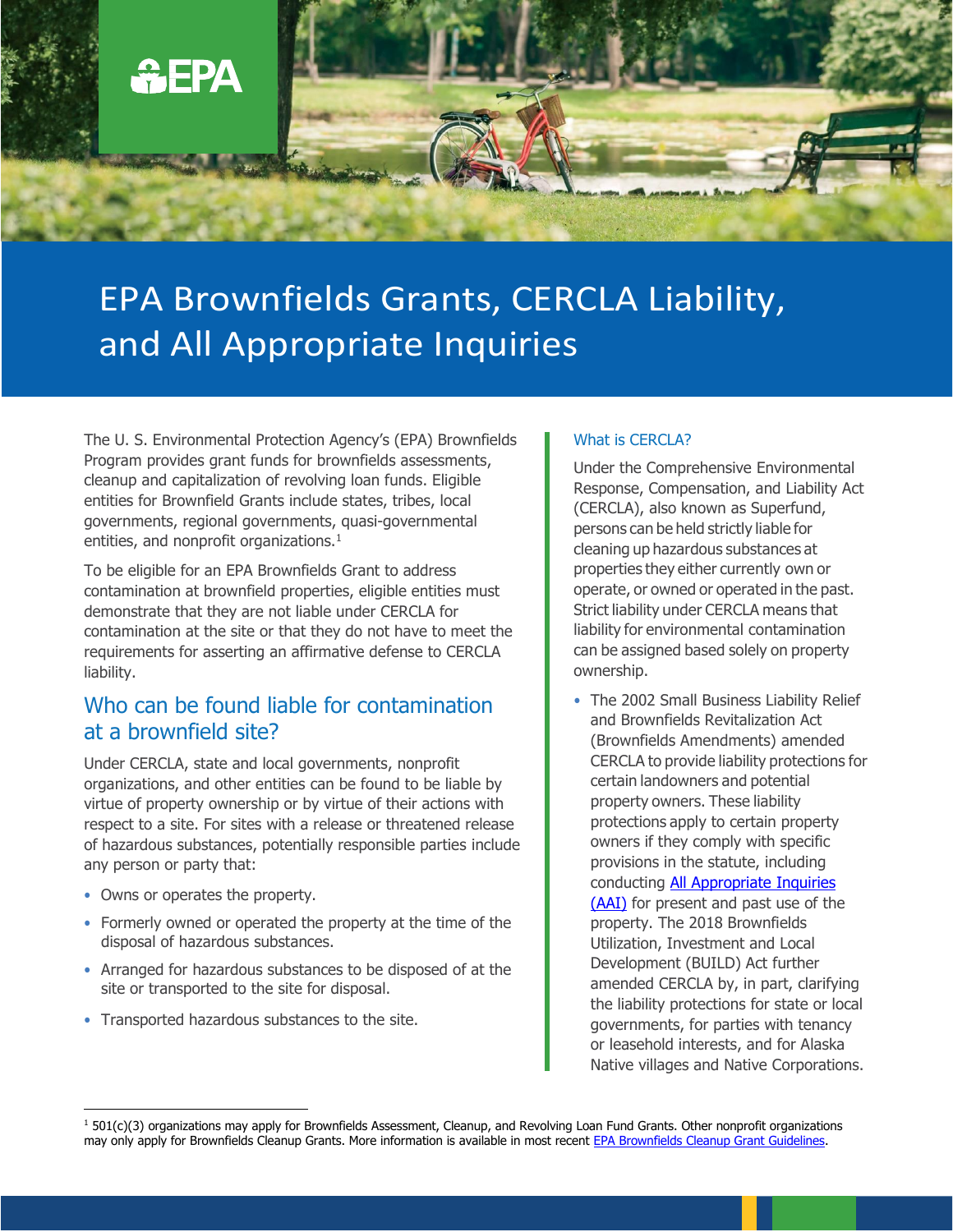

Eastern Manufacturer Brewer, Maine, prior to cleanup Eastern Manufacturer Brewer, Maine, after cleanup



# Do I need to be concerned about CERCLA liability if I am applying for a Brownfields Grant?

Yes. Brownfield Grant recipients are prohibited from using grant money to pay response costs at a brownfield site for which the recipient is potentially liable under CERCLA.

All Brownfield Grant applicants who may be potentially liable at the site for which they are seeking funds must demonstrate that they are not liable for the contamination that will be addressed by the grant, subgrant or loan.

Cleanup Grant applicants, in particular, must note this prohibition. Cleanup Grant applicants are required to own a site to receive brownfields funding to address contamination at the property. Cleanup Grant applicants must demonstrate they meet one of the liability protections because owners of contaminated property may be liable under CERCLA.

Brownfield Grant applicants should note that CERCLA employs a "strict liability" scheme—that means it is without regard to fault. A person who owns a property that has had a release of hazardous substances can be held liable by virtue of ownership, regardless of intent.

Some grant applicants who do not own the property for which they are seeking funding, or who are not seeking site-specific grant funds, may not have to demonstrate that they qualify for liability protection.

Please contact your EPA Regional Brownfields Program representative if you are not sure whether you need to demonstrate liability protection to be eligible for a grant.

## What are the different ways I can demonstrate that I am not liable under CERCLA?

CERCLA provides several ways for eligible entities to demonstrate that they are not liable for the contamination at the site.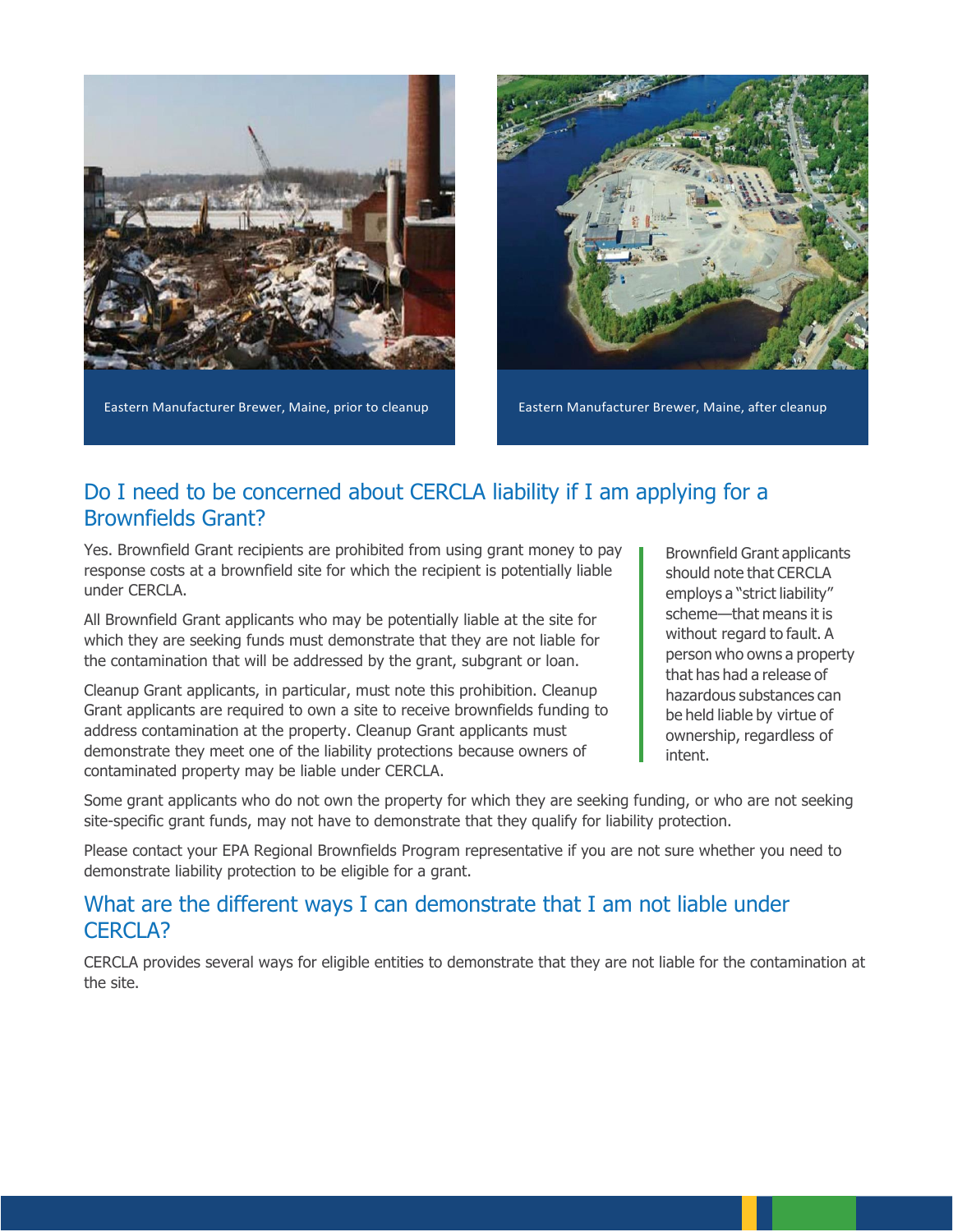#### **Exemptions to CERCLA liability:**

The CERCLA statute exempts certain entities from liability when properties are acquired under specific circumstances and when the entity did not cause or contribute to the contamination. Exempt entities include the following:

- Units of state or local government that acquire ownership or control through seizure or otherwise in connection with law enforcement activity, or through bankruptcy, tax delinquency, abandonment, or other circumstances in which the government acquired title by virtue of its function as sovereign, per CERCLA Section 101(20)(D).
- Alaska Native villages and Native Corporations that acquired property via a conveyance from the U.S. government under the Alaska Native Claims Settlement Act, per CERCLA Section 101(20)(E).
- CERCLA provides an exemption for eligible entities (such as a state or local government) that acquired property prior to January 11, 2002 from meeting the requirements for asserting an affirmative defense to CERCLA liability, per CERCLA Sections 104(k)(2)(C) and 104(k)(3)(E), provided that the eligible entity has not caused or contributed to a release or threatened release of a hazardous substance at the property.

Indian tribes are not considered to be liable under CERCLA.

#### **CERCLA liability protections available to landowners:**

CERCLA provides protection from liability for certain parties, provided they comply with specific criteria. Parties who may claim liability protection under CERCLA include the following:

- Innocent landowners (ILOs), per CERCLA Section 101(35)(A) and 107(b)(3).
- Contiguous property owners (CPOs), per CERCLA Section 107(q).
- Bona fide prospective purchasers (BFPPs), per CERCLA Sections 101(40) and 107(r).
- Government entities that acquire property through an involuntary transfer or acquisition, or through the exercise of eminent domain authority by purchase or condemnation, per CERCLA Section 101(35)(A)(ii).

To be eligible for liability protection under CERCLA as an ILO, CPO, or BFPP, prospective property owners must:

- Conduct AAI in compliance with the Code of Federal Regulations (CFR), per 40 CFR Part 312, before acquiring the property.
- Not be affiliated with any person who is potentially liable through any familial relationship or any contractual, corporate or financial relationship (other than a relationship created by the instruments by which title to the property is conveyed or financed or by a contract for the sale of goods or services). $2$
- Comply with all continuing obligations after acquiring the property, per CERCLA Sections 101(40)(B) (BFPP), 107(q)(A) (CPO), and 101(35)(A) and (B) (ILO) (see next section, "What are continuing obligations?").

Note: Property acquisition includes properties acquired as gifts or through zero-price transactions.

## What are continuing obligations?

After acquiring a property, to maintain liability protections, landowners must comply with "continuing obligations" during their property ownership. To comply, landowners must:

- Demonstrate that no disposal of hazardous substances occurred at the facility after acquisition (for BFPPs and ILOs).
- Comply with land use restrictions and not impede the effectiveness or integrity of institutional controls.

<sup>&</sup>lt;sup>2</sup> The innocent landowner provision does not contain similar "no affiliation" language. In order to meet the statutory criteria of the innocent landowner liability protection, however, a person must establish by a preponderance of the evidence that the act or omission that caused the release or threat of release of hazardous substances and the resulting damages were caused by a third party with whom the person does not have an employment, agency, or contractual relationship. The term "contractual relationship" for the purpose of the innocent landowner liability protection is defined in CERCLA § 101(35)(A).